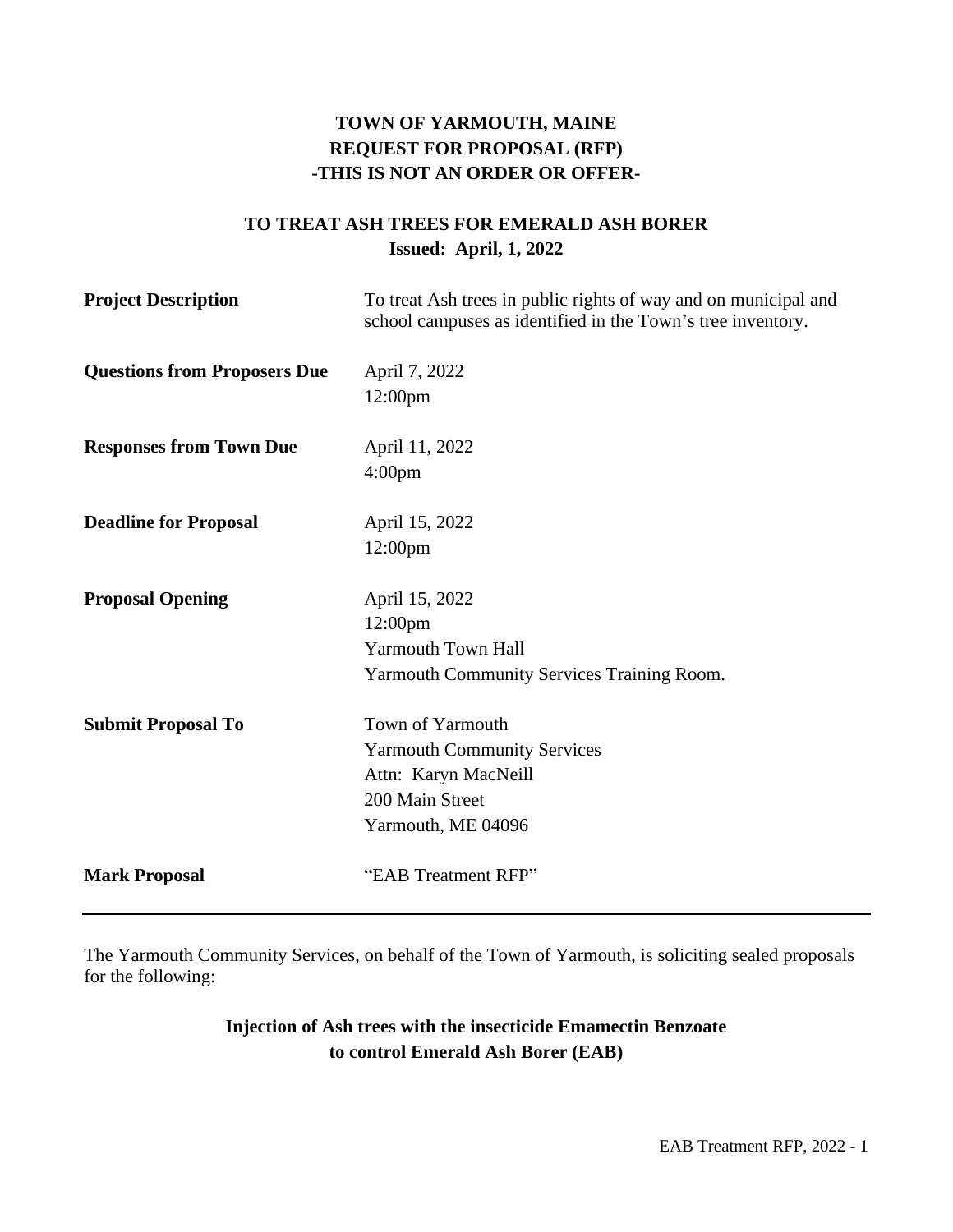The Town of Yarmouth is seeking to enter into a one (1) season contract with an option to renew for an additional one (1) year term for the treatment of publicly owned Ash trees to protect them from the invasive beetle, Emerald Ash Borer (EAB), *Agrilus planipennis.*

The Town's Ash tree management program currently includes just over 200 ash trees located in town rights of way, on municipal properties, and on school campuses. Ash trees have been divided into two treatment tiers which were established based on three factors: condition, value, and annual benefit. All of the inventoried Ash trees are identified by condition, value, annual benefit, and have measured circumferences and diameters at breast height (DBH).

It is the intention of the Town to treat groups of trees on a three (3) year rotating schedule starting with Tier 1 trees. Treatment will be done using an injected systemic insecticide formulation containing not less than 4% Emamectin Benzoate, or the current industry standard, specifically labeled for trunk injection to control EAB in Ash tree species. Printed treatment maps will be provided to the applicators. The maps will detail the locations of the Ash trees, as well as allow the applicators to keep track of treatment progress.

### **PROJECT DESCRIPTION**

Ash trees in Yarmouth are subject to infestation and damage by the non-native EAB beetles. To protect Ash trees in public rights of way and on school and municipal campuses, a contractor is being sought who can provide pesticide, equipment, and application services to control the pest Agrilus planipennis (EAB) in Tier 1 trees with an option to renew for an additional one (1) year term.

A treatment map and spreadsheet will be provided to the applicators. These documents will allow the applicators to see the locations of the Ash trees to be treated, to update data for each tree, as well as allow the applicator to keep track of overall treatment progress.

A list showing the locations of the two (2) treatment tiers of Ash trees as well as tree inventory data for trees to be treated in 2022 can be found in **Attachment 1**. A GIS map of the Tier 1 treatment trees will be provided to the applicators. The following sections describe the pesticide, equipment and other requirements the applicator must meet to be awarded a contract.

#### **SPECIFICATIONS**

#### **1. Service Required**

On the days of treatment, the Contractor or prior approved Contractor employee assigned shall be in full charge of the work, shall have full authority for making decisions involving the work, and shall not be removed or replaced except with Town's prior approval or upon the request of the Town for good cause.

### **2. Service Period**

Services shall be completed according to industry standards for the pesticide and Yarmouth's climate zone and all work must be completed by June 17, 2022, depending on entomological and weather conditions. The Town reserves the option to extend the work beyond the June 17, 2022 deadline depending on entomological and weather conditions. The Contractor agrees that the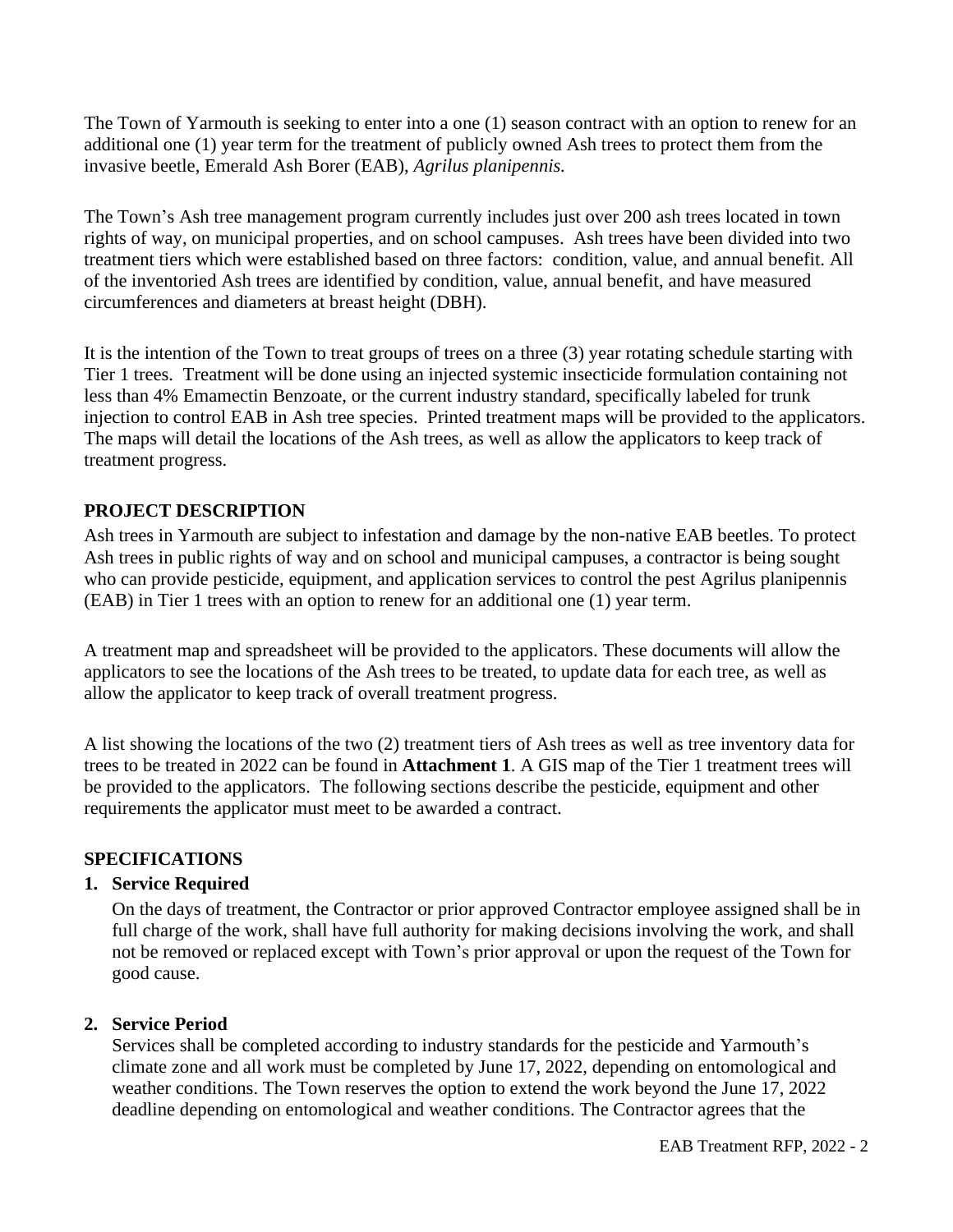applicators, pesticides and equipment used on this job shall be assigned exclusively to Town work while treating trees within this project. Town of Yarmouth contract work will not be intermingled with other Contractor work. Each day that work is to be done on this project, the Contractor representative shall contact Yarmouth Community Services at (207) 846-2406 to notify them when and where work is being done for the day.

#### **3. Regulation Compliance**

The Contractor shall be aware of and comply with all federal, state and local laws, and environmental regulations. The Contractor will follow all label directions for proper use and disposal of any chemicals used on this job. The Contractor will be liable for any violations. The Contractor shall comply with all worker safety regulations and requirements of the product label and for work zones to protect the public.

#### 4. **Applicator Certification**

All Applicators must be licensed for pesticide application with the Maine Bureau of Pesticide Control (BPC). In addition, proof of Maine Arborist License is required. An updated Proof of BPC license is required within fifteen (15) days of contract award and certificates will be required for any added applicators prior to beginning work on this project. The Town may reject at any time, the Contractor's representative, or any applicator, which is, in the Town's sole discretion, unqualified or incompetent, violates contract provisions or operates in a negligent or unsafe manner.

#### **5. Subcontractors**

Subcontractors are not preferred, but if deemed necessary, a list of Subcontractors must be submitted fifteen (15) days prior to treatment to allow for the review of the Subcontractors credentials by the Town in order for approval and written confirmation. Subcontractors shall meet all the requirements of this bid.

#### **6. Worker Safety Standards**

Contractor shall follow all Maine Department of Labor, OSHA and materials safety requirements as outlined in the law and the labeling of the product.

#### **7. Equipment Required**

• The Contractor will use application equipment consistent with the pesticide manufacturer's requirements as directed on the pesticide's label.

• Pesticide shall be injected through a one-way valve type plug, preferably ArborJet "Arborplugs" or equivalent. The purpose of this device is to assure the proper dose is sealed within the sapwood during and after pressurized applications protecting the environment and the operator from contact with the pesticide. The plug shall meet the following requirements:

o Have a hard exterior plastic shell or housing and a soft inner septum or core to allow for the insertion of a needle. When installed, both shall hold back internal pressures up to 600 psi during and after injection; and

o Able to be set into the sapwood; and

o The hole needed for installation of the plug shall not exceed 3/8 inch diameter; and

o Shall not contain any metal; and.

o The plug shall not be threaded into the hole.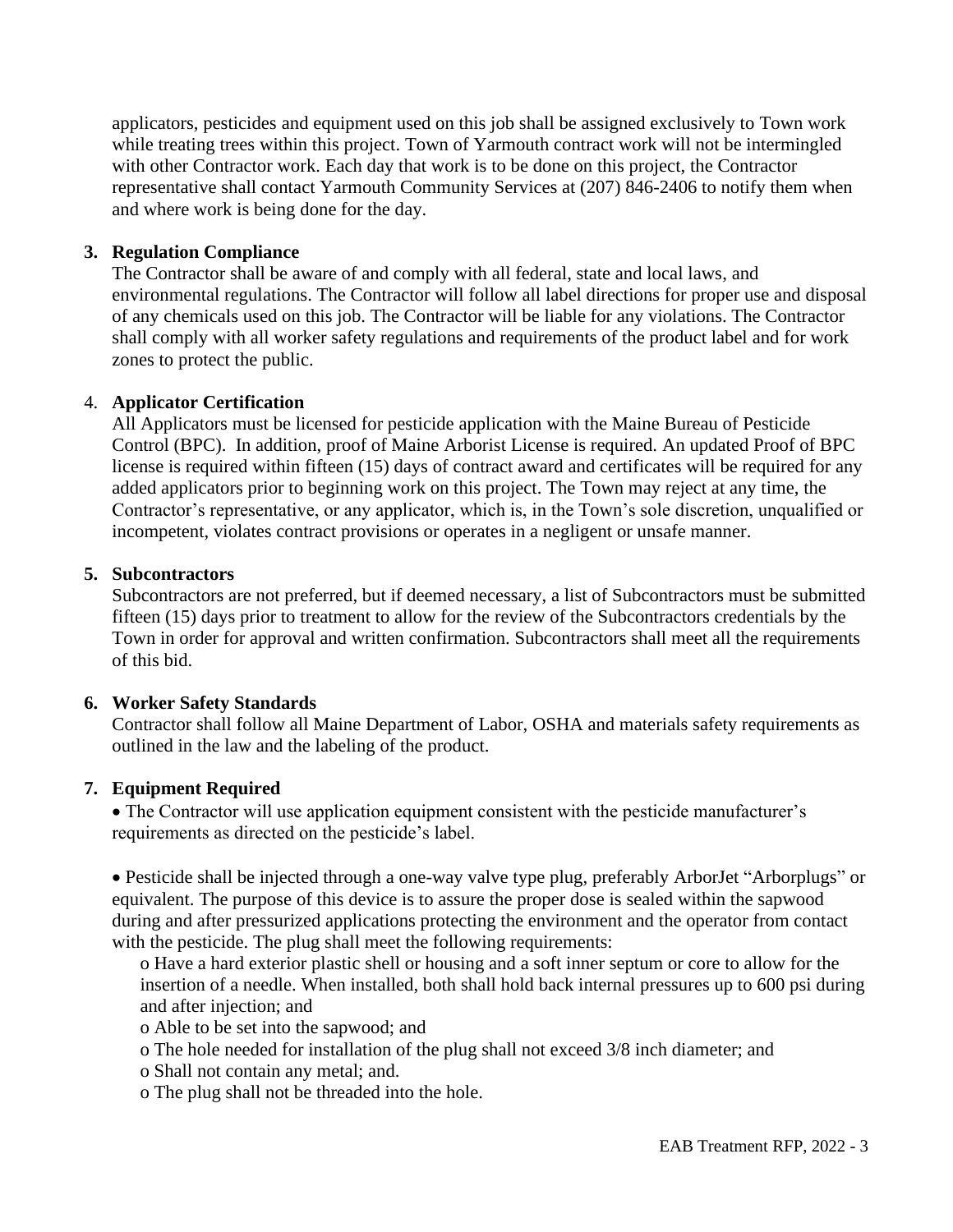#### **8. Pesticide Formulation Specifics**

• Product used to treat Town of Yarmouth Ash trees shall include a formulation of an Emamectin Benzoate-based product in accordance with label instructions for medium to high application rate and specifically labeled for trunk injection to control Emerald Ash Borer (Agrilus planipennis) in Ash species (Fraxinus spp.), and for each year under contract, the Contractor shall purchase the pesticide in sufficient quantities to treat all trees that are treated under this contract.

• All label directions shall be followed for this pesticide.

• The Contractor shall supply up-to-date copies of the EPA approved label and Safety Data Sheets for the product.

#### **9. Pre-Treatment Survey**

The Town of Yarmouth will update the Ash tree inventory and list the trees to be treated each year during the early spring to confirm that they survived the winter. Since the number, size and health of trees can change from one year to the next, the Contractor will work with the Yarmouth Community Services Director to determine which trees will be treated each year of the contract. Trees to be treated will be listed after conducting the spring survey.

#### **10. Treatment Maps and Detailed Tree Information**

The Town's Ash tree inventory in the EAB Management Program includes just over 200 ash trees located in town rights of way, on municipal properties, and on school campuses. Ash trees have been divided into two treatment tiers which were established based on three factors: condition, value, and annual benefit. All of the inventoried Ash trees are identified by condition, value, annual benefit, and have measured circumferences and diameters at breast height (DBH).

Due to the variable nature of tree growth, natural death and removal of trees, the exact number and total accumulative diameter (DBH) of the trees treated each year cannot be guaranteed at this time. This bid includes the possibility of up to a 10% tree loss reducing the number and cumulative DBH specified in this RFP for each year of the Contract. General tree inventory information will be given to the Contractor for pesticide ordering purposes each year in the spring after the Ash tree inventory is completed.

**Attachment 1a and b** provides a detailed list showing the two (2) treatment tiers. For this RFP, the identified Ash trees requiring treatment are sorted by DBH. Ash trees have been divided into the two treatment tiers based on three factors: condition, value, and annual benefit. All of the inventoried Ash trees are identified by condition, value, annual benefit, and have measured circumferences and diameters at breast height (DBH). The exact locations of the trees will be provided to the successful Bidder at the time of contract award. Additional trees identified as "Unknown" are either untagged or possibly removed. A more detailed list will be provided at the time of contract award.

Information in **Attachment 1a and 1b** shall be considered to be accurate within 10%.

#### **11. Reporting & Billing**

The Contractor shall submit bills and tree inventory updates as treatment is completed.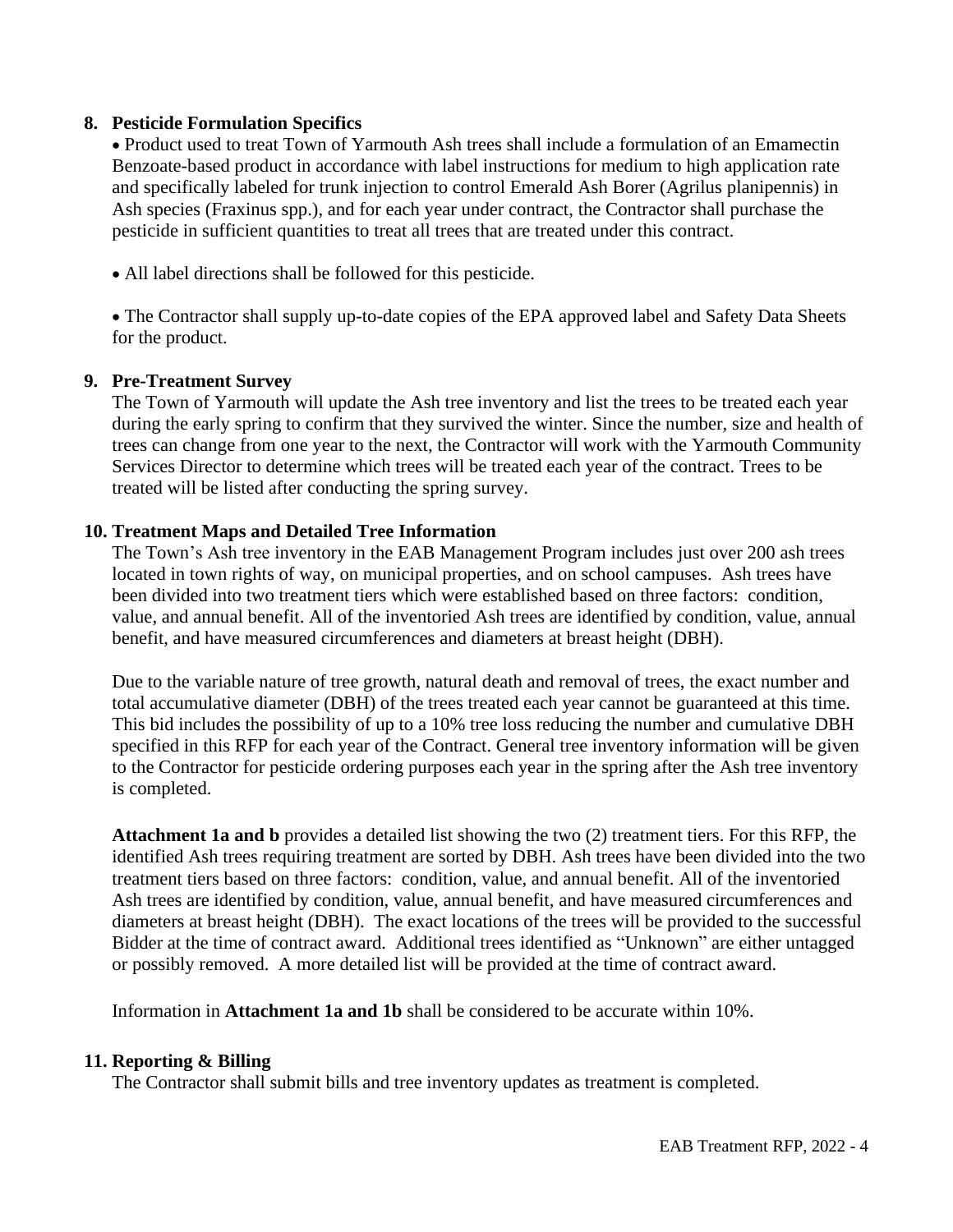## **CONTENTS OF SUBMISSION PACKET**

- 1. All Bid pricing must be good and valid for the term of the contract.
- 2. All Bids shall be based on a one (1) year contract beginning no earlier than April 25, 2022, with an option to renew for one (1) additional year.
- 3. Pricing will only be accepted on the attached form. (**Attachment 2**)
- 4. Bid Response Cover Sheet
- 5. RFP Check List
- 6. Firm Questionnaire
- 7. Each proposer shall furnish copies of the following: (**Attachment 3**)
	- Maine Board of Pesticides Control; Commercial Applicator's License
	- Maine Arborist License
	- Proposed pesticide label and SDS

## **GENERAL INFORMATION**

### 1. **Changes to RFP**

All additions, corrections or changes to the solicitation documents will be made in the form of a written Change Form signed by Yarmouth Community Services Director, Karyn MacNeill. Bidders shall not rely upon interpretations, corrections, or changes made in any other manner, whether by telephone or in person. Additions, corrections, and changes shall not be binding unless made by such a written, signed Change Form. All written, signed Change Forms issued shall become part of the Agreement documents. Change Forms will be sent to all known potential bidders by e-mail.

#### **2. Contact Information**

To receive future communications related to this RFP, possible bidders are asked to immediately send contact information by email to Karyn MacNeill, Yarmouth Community Services Director at kmacneill@yarmouth.me.us; failure to do so may limit your ability to submit a complete, competitive Proposal.

### **3. Right to Withdraw RFP**

By submitting a Proposal in response to this RFP, Bidder agrees to be bound by this RFP's terms and conditions. The Bidder without penalty may withdraw Proposal at any time before notification that the Bidder's Proposal has been selected. However, if the Bidder withdraws after selection of its Proposal but before executing the Contract for any reason ("Late Withdrawal"), Bidder shall pay liquidated damages to the Town in an amount equal to five percent (5%) of the amount of the Proposal ("Liquidated Damages"). The Town and Bidder intend these Liquidated Damages to constitute compensation and not a penalty. The parties acknowledge and agree that the harm caused to the Town by such a Late Withdrawal of a Proposal would be impossible or very difficult to accurately estimate at the time of the Late Withdrawal and that the Liquidated Damages are a reasonable estimate of the anticipated or actual harm that might arise from such a Late Withdrawal. Bidder's payment of the Liquidated Damages shall be Bidder's sole liability and entire obligation and Town's exclusive remedy for Late Withdrawal of Bidder's Proposal.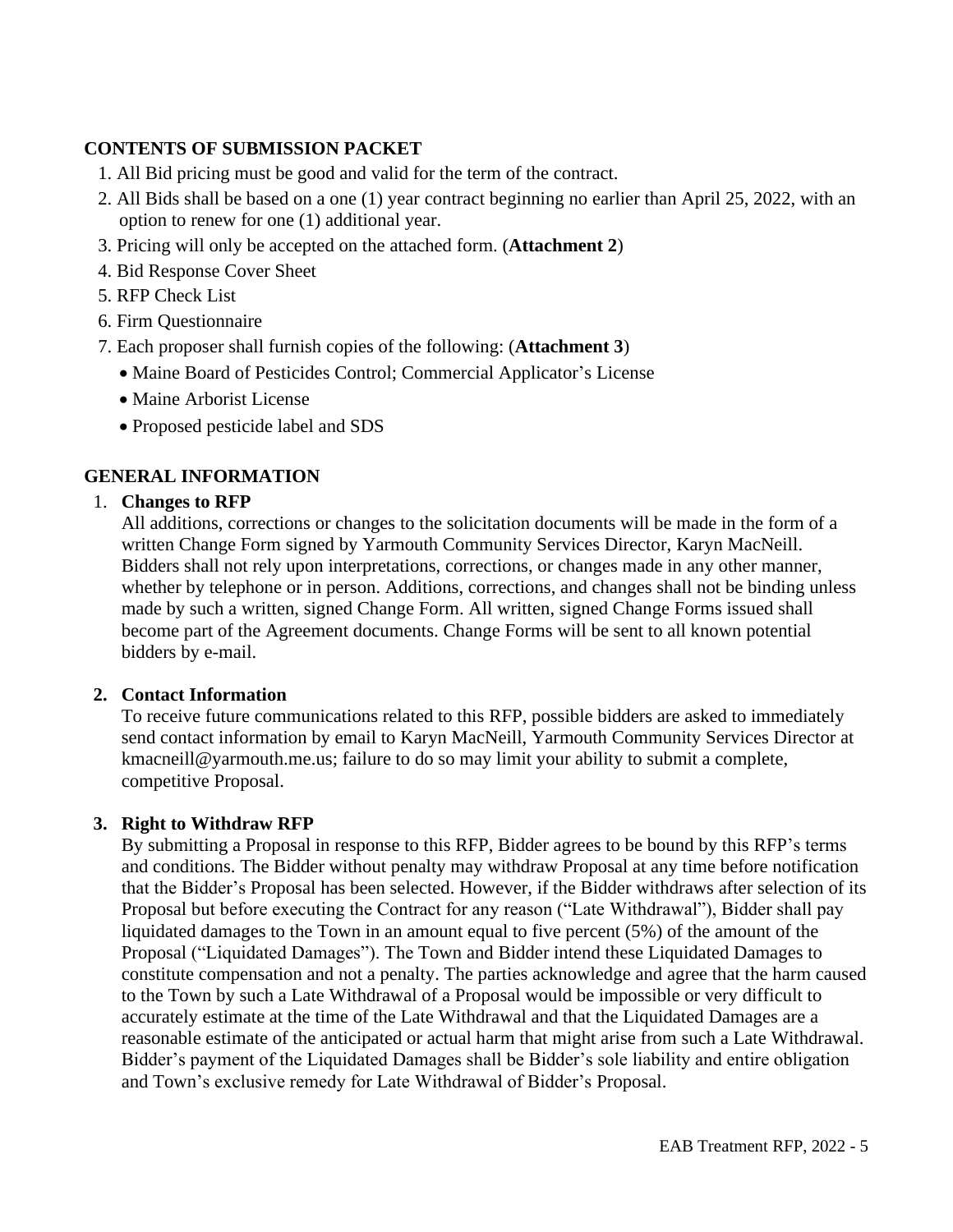#### **4. RFP, Proposals Do Not Obligate**

The parties agree that they will not consider either distribution of this RFP or receipt of Proposals by the Town or even notification of Proposal acceptance by the Town as an obligation or commitment by the Town either to purchase equipment, materials, and all services from the Bidder or to enter into a contractual agreement. Rather, the parties understand that the Town will have no binding obligation until it signs the Contract approved by its legal counsel.

#### **5. Tax Exempt Status**

The Town of Yarmouth is a tax-exempt entity. A tax-exempt form will be provided to the successful bidder.

#### **6. Freedom of Information Act**

All Proposals are sealed and confidential until the listed Proposal opening time and date; however, as a public entity, the Town of Yarmouth is subject to the Maine Freedom of Information Act (FOIA). Information contained in Bids may be subject to FOIA requests.

#### **7. Responsibility**

Bidder is solely responsible for ensuring its Proposal is received by the Yarmouth Community Services Director in accordance with the solicitation requirements, before the date and time specified in this Request, and at the place specified. The Yarmouth Community Services Director shall not be responsible for any delays in mail or by common carrier or mistaken delivery. Delivery of Proposal shall be made to the Town of Yarmouth, Yarmouth Community Services, Attn. Karyn MacNeill, 200 Main Street, Yarmouth, Maine 04096. Deliveries made before the due date and time but to the wrong office will be considered non-responsive unless re-delivery is made to the office specified before the due date and time specified in this Request.

#### **8. Insurance**

The Bidder shall provide to the Town certificate of insurance sufficient to protect the Bidder and the Town from any and all claims which may arise out of or result from the Bidder's services related to this RFP and any resultant contract, whether such service be by the Bidder individually or by anyone directly or indirectly employed by Bidder, or by anyone for whose acts Bidder may be liable, including independent contractors. Insurance policies purchased and maintained shall include, but are not limited to, the following:

- a. Worker's compensation insurance for claims under Maine Workers' Compensation Act or other similar employee benefit act of any other state applicable to an employee in the minimum amount as specified by Statute;
- b. Employer's liability insurance, in conjunction with workers' compensation insurance, for claims for damages because of bodily injury, occupational sickness or disease or death of an employee when workers' compensation may not be an exclusive remedy, subject to a limit of liability of not less than \$100,000 each incident;
- c. Motor vehicle liability insurance required by Maine law including no-fault coverage for claims arising from ownership, maintenance or use of a motor vehicle with liability limits of not less than \$1,000,000 per occurrence. Coverage shall include all owned vehicles, all nonowned vehicles, and all hired vehicles.
- d. Comprehensive general liability insurance in the minimum amount \$1,000,000 per occurrence and \$2,000,000 annual aggregate coverage.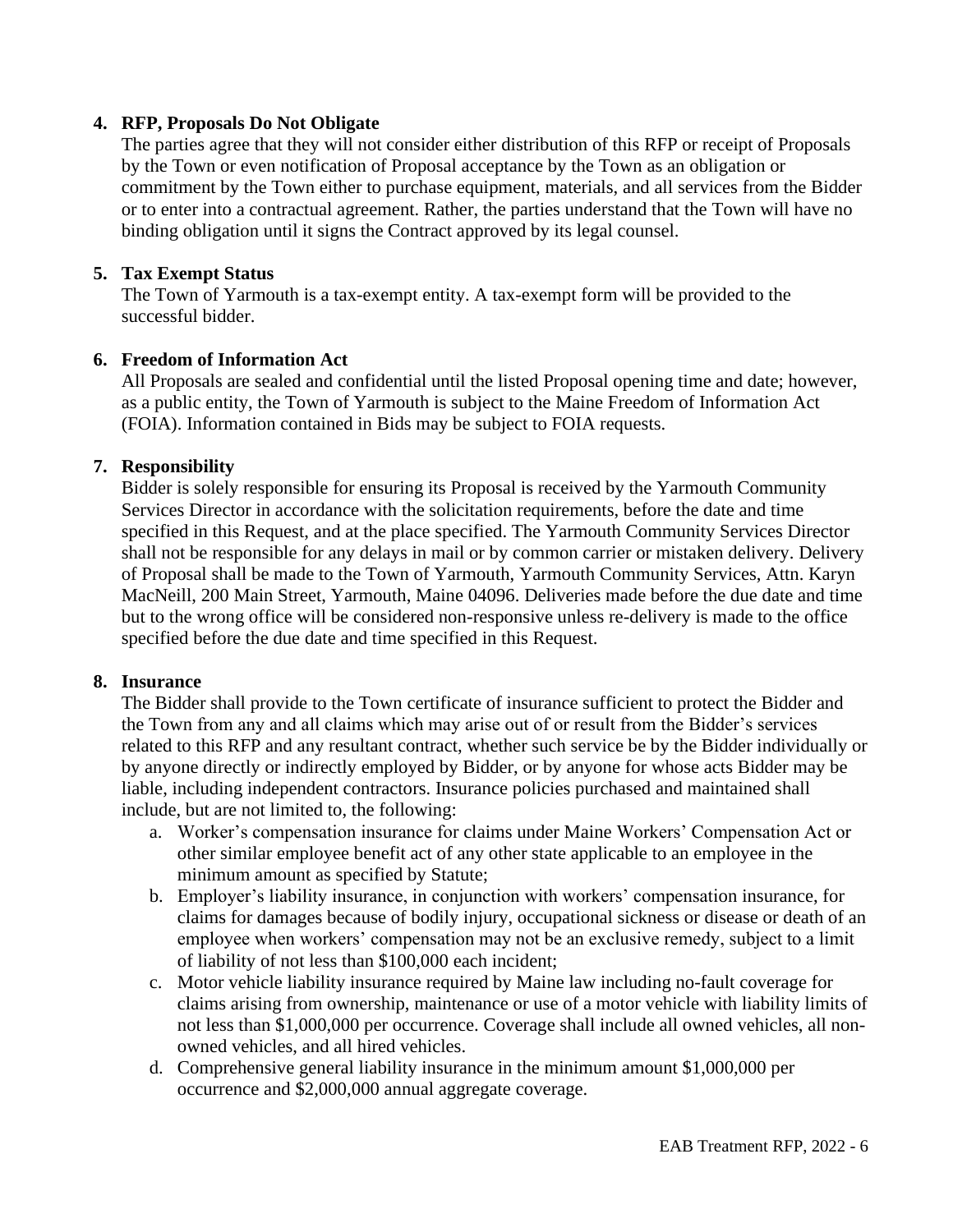Insurance required shall be in force until acceptance by the Town of the entire completed work and shall be written for not less than any limits of liability specified above. Certificates of insurance, acceptable to the Town, shall be provided to the Town no less than ten (10) working days prior to commencement of the project. All coverage shall be with insurance carriers licensed and admitted to do business in Maine, and are subject to the approval of the Town.

All Certificates of Insurance shall contain the following:

1. "It is understood and agreed that thirty (30) days advance written notice of cancellation, nonrenewal, reduction and/or material change in coverage will be mailed to Yarmouth Community Services, Attn. Karyn MacNeill, 200 Main Street, Yarmouth, ME 04096"; and

2. "It is understood and agreed that the following are listed as additional insureds: The Town of Yarmouth, including all elected and appointed officials, all employees and volunteers, all boards, commissions, and departments."

#### **9. Cost of Developing Proposal**

The Bidder shall be responsible for all costs incurred in the development and submission of its Proposal.

#### **10. Proposal Delivery**

Bids must be returned no later than April 15, 2022 at 12:00pm in a sealed envelope clearly marked "EAB Treatment RFP" and "Deliver to the Yarmouth Community Services immediately." Please provide two (2) printed copies of the submission and deliver to the Town of Yarmouth, Yarmouth Community Services, Attn. Karyn MacNeill, 200 Main Street, Yarmouth, ME 04096. The Town will not accept Proposals sent by FAX machine or Email.

#### **11. Non-discrimination**

Bidder shall not discriminate against any employee or applicant for employment to be employed in the submission of this Proposal or in performance of the duties necessitated by an award of the proposed contract with respect to their hire, tenure, terms, conditions or privileges of employment, or any matter directly or indirectly related to employment, because of his or her race, color, religion, national origin, ancestry, gender, height, weight, marital status, age, except where a requirement as to age is based on a bona fide occupational qualification, or disability that is unrelated to the individual's ability to perform the duties of a particular job or position. Any breach of this provision will be regarded as a material breach of the contract.

#### **12. Proposal Opening**

There will be a public Proposal opening immediately following the deadline to receive Proposals in the Yarmouth Community Services Training Room at the Town Hall, 200 Main Street, Yarmouth, Maine. All bidders are invited to attend and hear the Proposals read.

#### **13. Proposal Rejection/Acceptance**

The Town reserves the right to accept or reject any or all Proposals, to waive any irregularities in the proposal, and to make the final determination as to the best qualified Proposal. The Town is not required to accept the lowest cost Proposal in all or in part. The Proposal award will not be based solely upon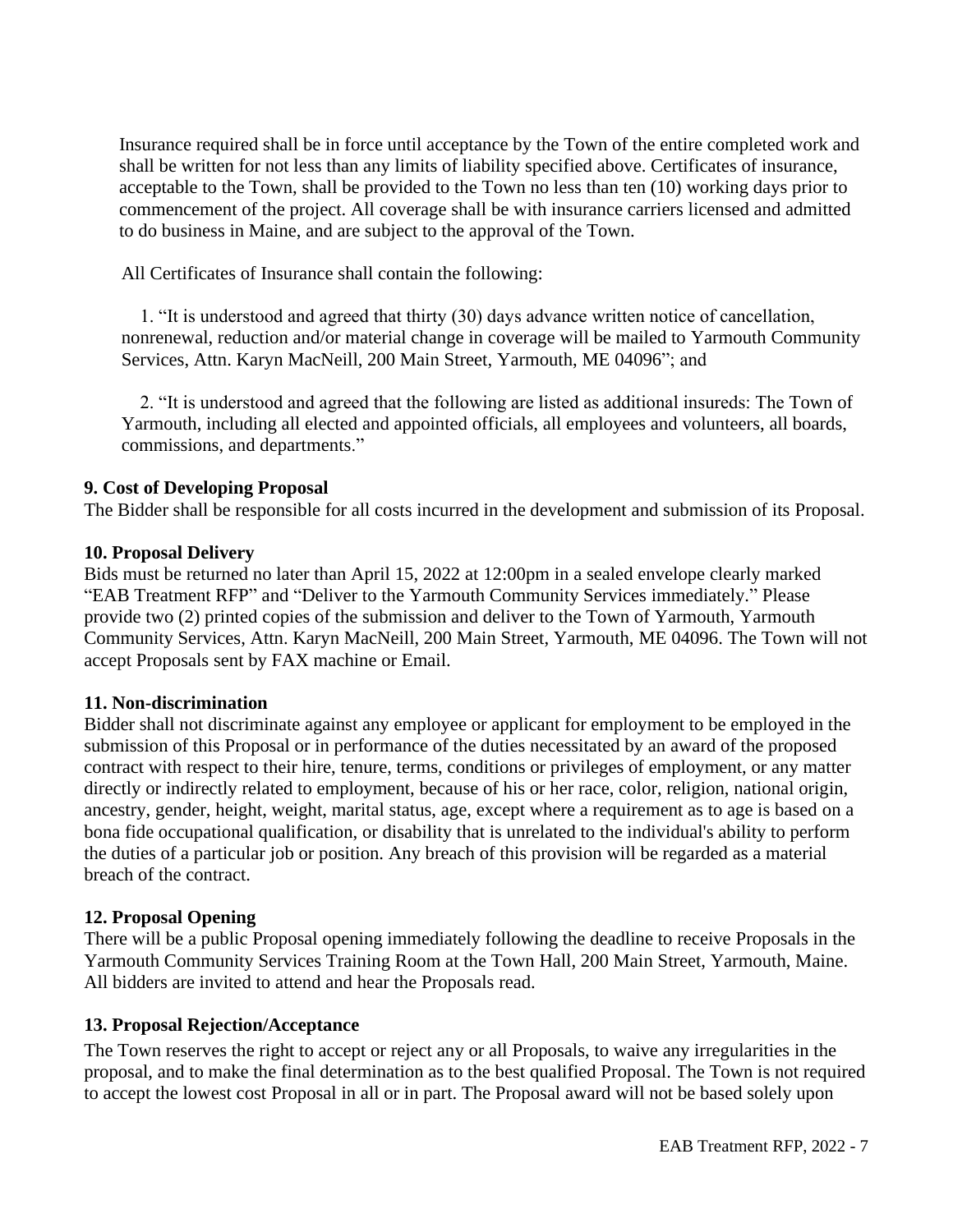cost, but will be evaluated based upon criteria formulated around the most important features of the services, of which qualifications, experience or capacity may be overriding factors. The Proposal evaluation criteria should be viewed as standards, which measure how well a bidder's approach meets the desired requirements and needs of the Town. The Town reserves the right to waive any informalities or immaterial omissions or defects not involving prices, time or changes in the work and to reject any or all Proposal, if to do so is deemed in the best interest of the Town. In no event will an award be made until all necessary investigations are made as to the responsibility and qualification of the bidder to whom is it proposed to make such an award. Any contract awarded to a person or company who is discovered to have been in default or disqualified at the time of the awarding of the contract shall be voidable at the discretion of the Town.

#### **14. Bid Award**

In the event the Proposal is awarded directly by the Yarmouth Community Services Director, a Notice of Intent to Award will be used to notify all bidders of her intent to award the Proposal to the Bidder providing the best value to the Town.

#### **15. Contract**

The Town's award of any Proposal is subject to and conditioned upon execution of a formal agreement for products and services between the successful bidder and the Town. In submitting a Proposal, the bidder acknowledges that the contents of the RFP will become incorporated within any formal agreement. This RFP does not include every term and provision which shall be included in the formal agreement. In the event that the bidder fails to execute the formal agreement within 14 days of its presentment by the Town, the Town may reject the selected bidder, and proceed to accept another qualified Proposal, or reject all Proposals. A copy of a bidder's suggested terms and conditions may be submitted with bidder's Proposal, however, neither the Town's acceptance of any Proposal nor award of any contract pursuant to this RFP shall be construed as any definitive acceptance by the Town of Bidder's suggested terms and conditions. In the event of a conflict in terms, the order of precedence to resolve the conflict will be as follows: Maine State Law, the terms and conditions of the signed contract, the terms and conditions of the RFP, and lastly, the Bidder's Proposal.

#### **16. Disputes**

In the event a bidder disagrees with the recommendation of the Yarmouth Community Services Director concerning this award, the bidder may submit a bid protest to the Yarmouth Community Services department which may be returned to Karyn MacNeill, Yarmouth Community Services Director, 200 Main Street, Yarmouth, ME 04096, within ten (10) business days from the date of the notice of intent to award.

#### **17. Questions**

All questions about this RFP must be received by April 7, 2022 at 12:00pm. in writing, via email, to: Karyn MacNeill at [kmacneill@yarmouth.me.us.](mailto:kmacneill@yarmouth.me.us)

Every attempt to answer your inquiries will be made however the Town of Yarmouth has the right to not answer any questions received after the April 7, 2022 at 12:00pm due date.

Responses to any inquires will be issued in one (1) Addendum no later than April 11, 2022 at 4:00pm and will be sent to all known bidders.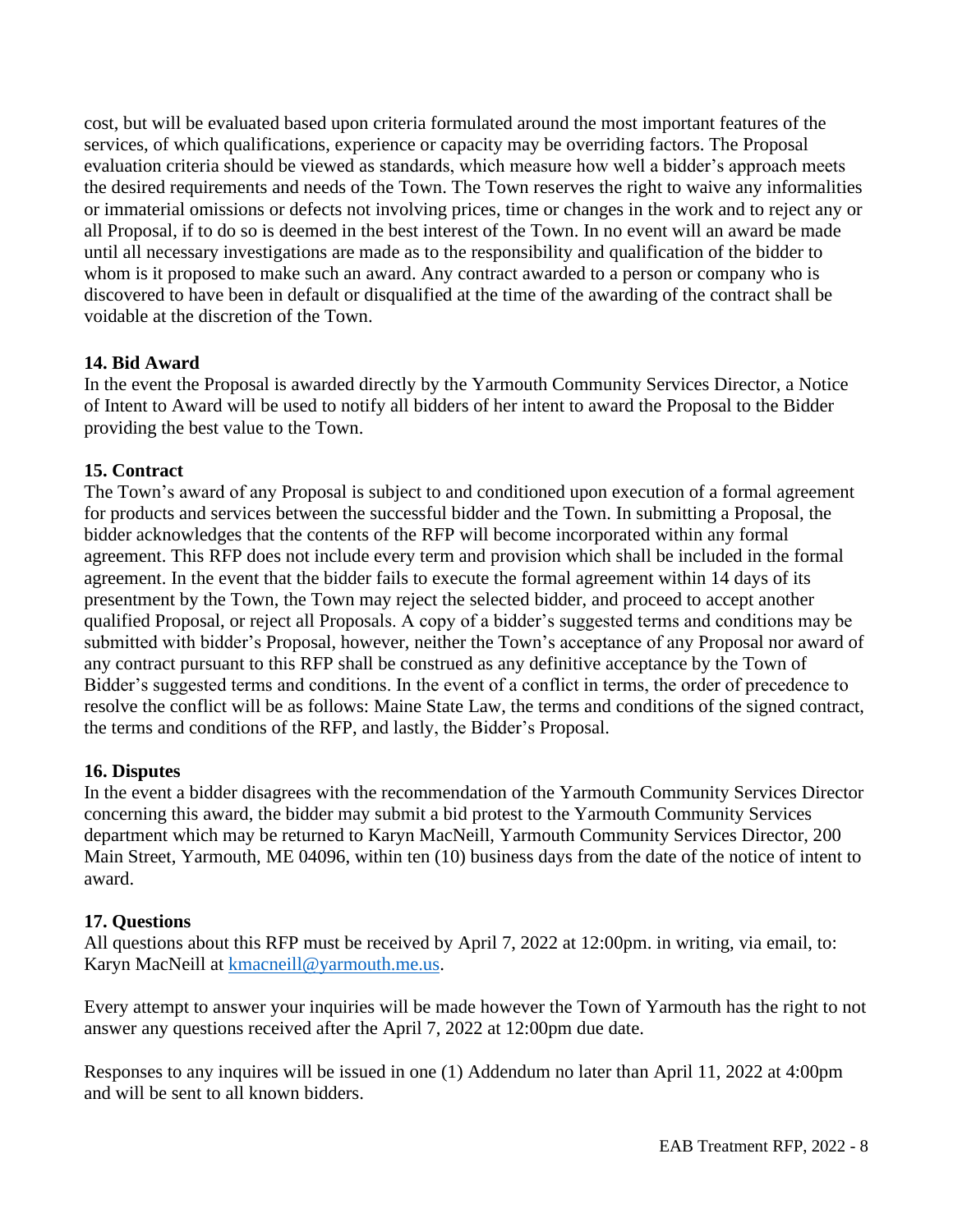Correspondence or inquiries made directly to bidders regarding their Bids from all other persons are to be directed to those Town employees designated above for appropriate review and response. Contact with other Town staff or Town board members could be reason for disqualification.

Any significant explanation desired by a bidder, regarding the meaning or interpretation of the RFP must be requested with sufficient time allowed for a reply to reach all prospective bidders to submit their Proposals. Any information given to a prospective bidder concerning the RFP will be furnished to all prospective bidders as an amendment or addendum to the RFP, if such information would be of significance to uninformed bidders. The Town shall make the sole determination as to the significance to uninformed bidders.

#### **ADA ASSISTANCE**

The Town of Yarmouth will provide necessary and reasonable auxiliary aids and services to individuals with disabilities upon two (2) days' notice to the Town of Yarmouth. Individuals with disabilities requiring auxiliary aids or services should contact the Town of Yarmouth by writing Karyn MacNeill, Yarmouth Community Services Director, 200 Main Street, Yarmouth, ME 04096, calling (207) 846- 2406, or emailing kmacneill@yarmouth.me.us.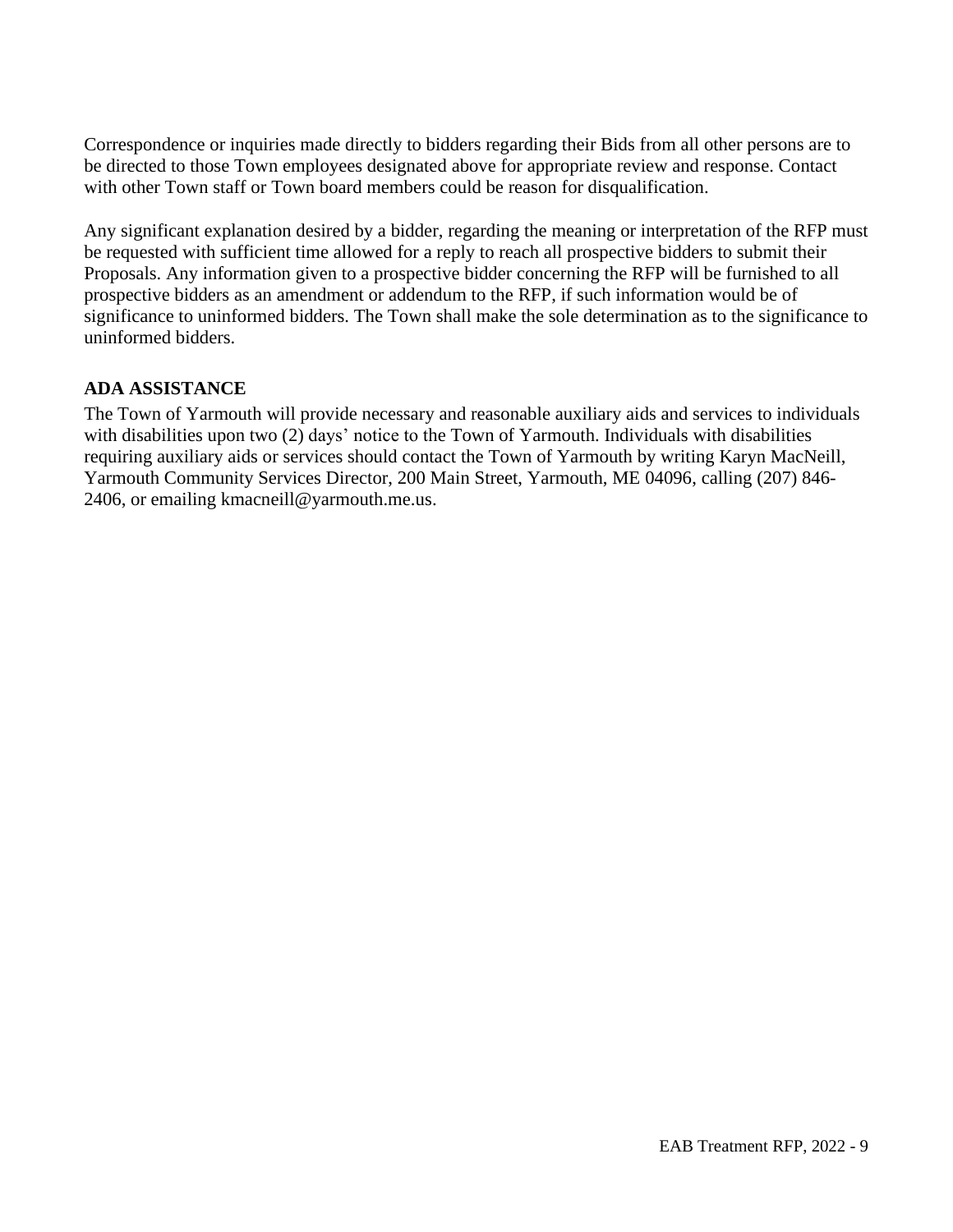# **Tier 1 Trees**

# **Size range: 10 inches to 32 inches Number of trees: Approximately 131 trees Cumulative DBH: Estimated 2037 inches, plus unknown trees**

| <b>TREE</b>                       | <b>NUMBER</b>                             | <b>TOTAL</b> |
|-----------------------------------|-------------------------------------------|--------------|
| <b>DBH</b>                        | OF                                        | <b>DBH</b>   |
| (inches)                          | <b>TREES</b>                              | (inches)     |
| 10                                | $\overline{2}$                            | 10           |
| 11                                | $\overline{8}$                            | 88           |
| 12                                | $\overline{4}$                            | 48           |
| 13                                | $\frac{3}{4}$                             | 39           |
| 14                                |                                           | 56           |
| $\overline{15}$                   | $\overline{4}$                            | 60           |
| 16                                | 15                                        | 240          |
| 17                                | 9                                         | 153          |
| 18                                | 10                                        | 180          |
| 19                                | $\overline{\mathcal{L}}$                  | 76           |
| 20                                |                                           | 100          |
| 21                                | $\frac{5}{2}$ $\frac{2}{5}$ $\frac{5}{1}$ | 42           |
| 22                                |                                           | 44           |
| $2\overline{3}$                   |                                           | 115          |
| $\overline{24}$                   |                                           | 24           |
| 25                                | 10                                        | 250          |
| 26                                |                                           | 52           |
| 27                                | $\frac{2}{3}$ $\frac{7}{2}$               | 81           |
| 28                                |                                           | 196          |
| 29                                |                                           | 58           |
| 30                                | $\overline{1}$                            | 30           |
| 31                                | $\overline{2}$                            | 31           |
| 32                                | $\overline{3}$                            | 64           |
| Unknown                           | 23                                        | Unknown      |
| <b>ESTIMATED</b><br><b>TOTALS</b> | 131                                       | 2037         |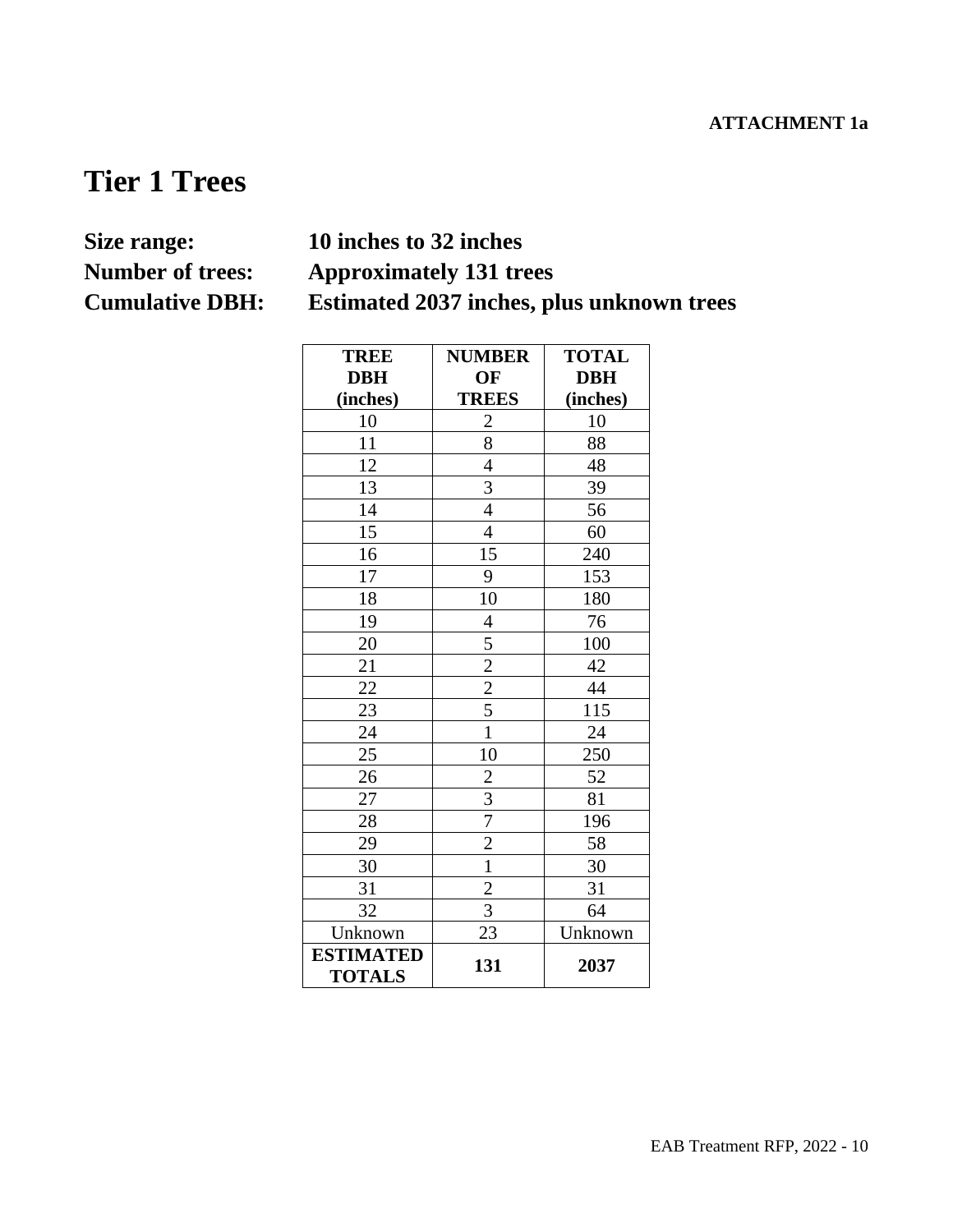# **Tier 2 Trees**

# **Size range: 7 inches to 32 inches Number of trees: Approximately 77 trees Cumulative DBH: Estimated 1345 inches, plus unknown trees**

| <b>TREE</b>                       | <b>NUMBER</b>  | <b>TOTAL</b> |
|-----------------------------------|----------------|--------------|
| <b>DBH</b>                        | OF             | <b>DBH</b>   |
| (inches)                          | <b>TREES</b>   | (inches)     |
| 7                                 | $\mathbf{1}$   | 7            |
| 12                                | $\overline{c}$ | 24           |
| 13                                | $\mathbf{1}$   | 13           |
| 15                                | $\mathbf{1}$   | 15           |
| 16                                | 7              | 112          |
| 17                                | 27             | 459          |
| 18                                | 8              | 144          |
| 20                                |                | 40           |
| 22                                | $rac{2}{3}$    | 66           |
| 23                                | 6              | 138          |
| 24                                | 3              | 72           |
| 25                                | $\frac{2}{2}$  | 50           |
| 27                                |                | 54           |
| 28                                | $\mathbf{1}$   | 28           |
| 29                                | $\mathbf{1}$   | 29           |
| 31                                | $\overline{2}$ | 62           |
| 32                                | $\mathbf{1}$   | 32           |
| Unknown                           | 7              | Unknown      |
| <b>ESTIMATED</b><br><b>TOTALS</b> | 77             | 1345         |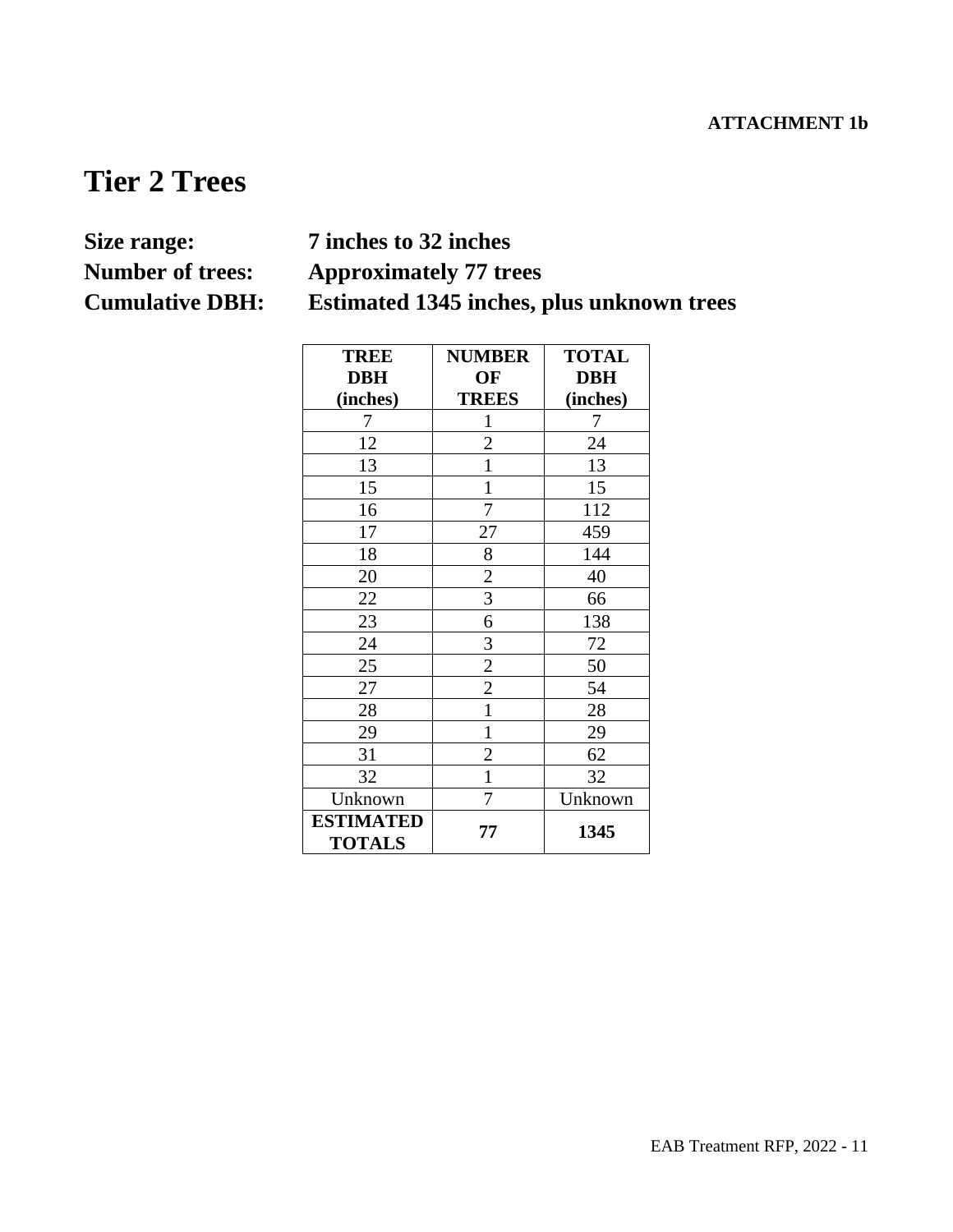# **BID RESPONSE COVER SHEET**

All proposals must include this page as a cover sheet or as page one (1) of the Proposal (This sheet may be reproduced on letterhead.)

| TO:  | Town of Yarmouth / YCS<br>Attn: Karyn MacNeill                                                                                                                                                                                                                                                                                                                                                                                                                                               |                             |       |
|------|----------------------------------------------------------------------------------------------------------------------------------------------------------------------------------------------------------------------------------------------------------------------------------------------------------------------------------------------------------------------------------------------------------------------------------------------------------------------------------------------|-----------------------------|-------|
|      | 200 Main Street                                                                                                                                                                                                                                                                                                                                                                                                                                                                              |                             |       |
|      | Yarmouth, ME 04096                                                                                                                                                                                                                                                                                                                                                                                                                                                                           |                             |       |
|      | FROM: The contract of the contract of the contract of the contract of the contract of the contract of the contract of the contract of the contract of the contract of the contract of the contract of the contract of the cont                                                                                                                                                                                                                                                               |                             |       |
|      | Company Name (please mark appropriate box)                                                                                                                                                                                                                                                                                                                                                                                                                                                   |                             |       |
|      | Individual                                                                                                                                                                                                                                                                                                                                                                                                                                                                                   | Corporation Partnership     | Other |
|      | **If other, please describe:                                                                                                                                                                                                                                                                                                                                                                                                                                                                 |                             |       |
|      |                                                                                                                                                                                                                                                                                                                                                                                                                                                                                              |                             |       |
|      | The undersigned, having carefully read and considered the Request for Proposal (RFP) for "EAB<br>Treatment RFP" does hereby offer to perform such services on behalf of the Town of Yarmouth in the<br>manner described and subject to the terms and conditions set forth in the attached Proposal, including,<br>by reference here, the Town's RFP document. Proposals must be signed by an official authorized to bind<br>the provider to its provisions for at least a period of 90 days. |                             |       |
|      | Signature of Authorized Representative                                                                                                                                                                                                                                                                                                                                                                                                                                                       | Please Print Name and Title |       |
| Date |                                                                                                                                                                                                                                                                                                                                                                                                                                                                                              |                             |       |
|      | Street Address: No. 2016. The Street Address:                                                                                                                                                                                                                                                                                                                                                                                                                                                |                             |       |
|      | City: $\_\_\_\_\_\_$                                                                                                                                                                                                                                                                                                                                                                                                                                                                         |                             |       |
|      |                                                                                                                                                                                                                                                                                                                                                                                                                                                                                              |                             |       |
|      |                                                                                                                                                                                                                                                                                                                                                                                                                                                                                              |                             |       |
|      |                                                                                                                                                                                                                                                                                                                                                                                                                                                                                              |                             |       |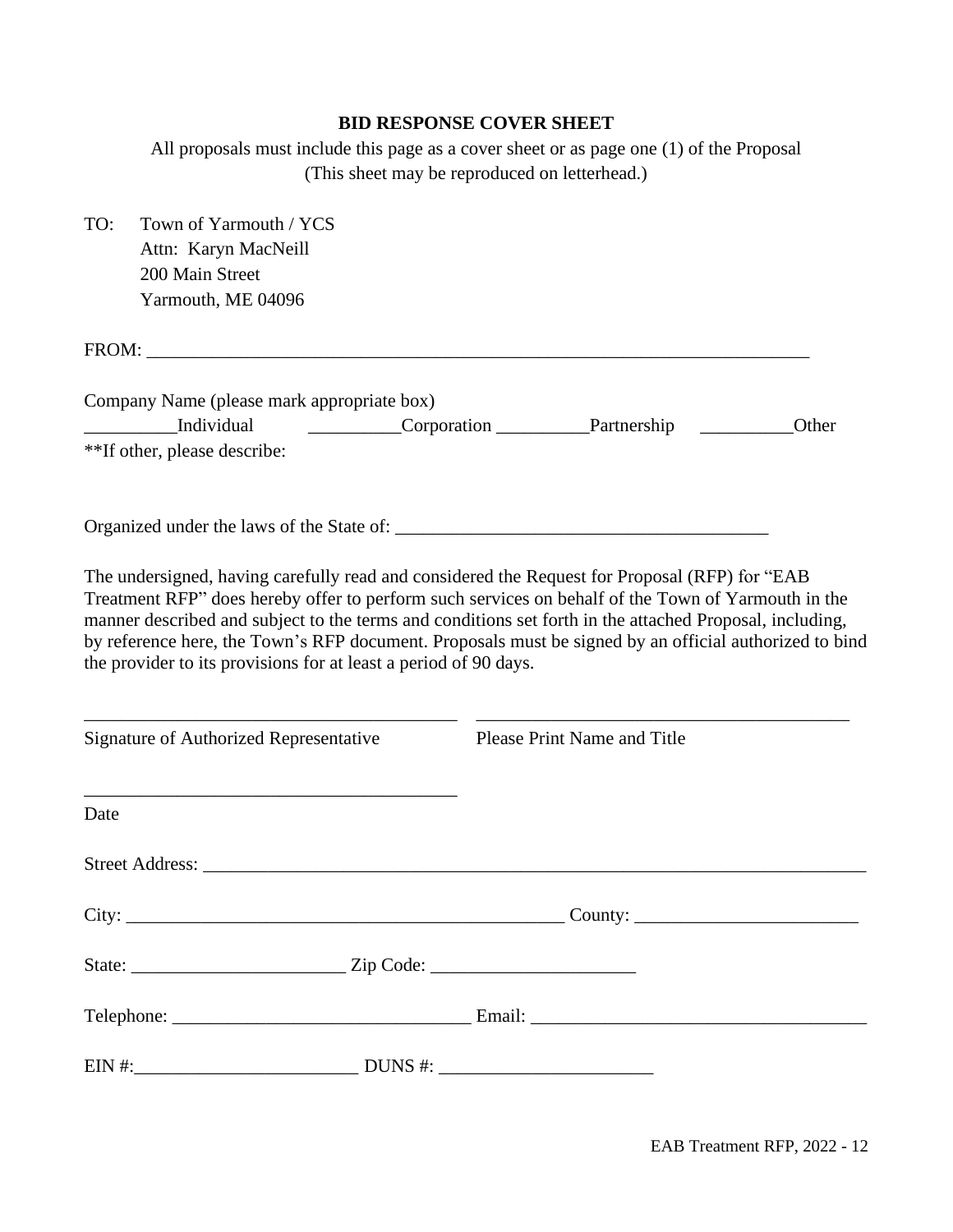# **TOWN OF YARMOUTH, MAINE YARMOUTH COMMUNITY SERVICES RFP CHECK LIST**

|                                                                                                                                                                                                                                                                                                                                                                                                                                                                                                                                                                                                                                                                                                                                                                                                                                                                                                                                                                                                                       | Yes                                | N <sub>0</sub> |
|-----------------------------------------------------------------------------------------------------------------------------------------------------------------------------------------------------------------------------------------------------------------------------------------------------------------------------------------------------------------------------------------------------------------------------------------------------------------------------------------------------------------------------------------------------------------------------------------------------------------------------------------------------------------------------------------------------------------------------------------------------------------------------------------------------------------------------------------------------------------------------------------------------------------------------------------------------------------------------------------------------------------------|------------------------------------|----------------|
| 1. I have read ALL the instructions and specifications.<br>2. I have read and acknowledge the information contained in the<br>"General Information" section of the Proposal.<br>3. I have filled in ALL of the required documentation.<br>4. I have provided all required information per the guidelines<br>specified within the RFP.<br>5. I am an officer of the company.<br>6. I have the authority to obligate my company.<br>7. I am returning the signed ORIGINAL and specified number<br>of copies required per the RFP.<br>8. I have organized and labeled the bid per instruction.<br>9. I have retained a copy of the submission.<br>10. I have properly labeled the external envelope.<br>11. If successful, the "Insurance Requirement Certificate" from an insurance<br>company licensed to do business in the State of Maine will be provided<br>within ten working days after Notification of the Award.<br>12. I have provided the necessary information for the person<br>responsible for follow-up. |                                    |                |
| Signature of Authorized Representative                                                                                                                                                                                                                                                                                                                                                                                                                                                                                                                                                                                                                                                                                                                                                                                                                                                                                                                                                                                | <b>Please Print Name and Title</b> |                |
| Date                                                                                                                                                                                                                                                                                                                                                                                                                                                                                                                                                                                                                                                                                                                                                                                                                                                                                                                                                                                                                  |                                    |                |
|                                                                                                                                                                                                                                                                                                                                                                                                                                                                                                                                                                                                                                                                                                                                                                                                                                                                                                                                                                                                                       |                                    |                |
|                                                                                                                                                                                                                                                                                                                                                                                                                                                                                                                                                                                                                                                                                                                                                                                                                                                                                                                                                                                                                       |                                    |                |
|                                                                                                                                                                                                                                                                                                                                                                                                                                                                                                                                                                                                                                                                                                                                                                                                                                                                                                                                                                                                                       |                                    |                |
|                                                                                                                                                                                                                                                                                                                                                                                                                                                                                                                                                                                                                                                                                                                                                                                                                                                                                                                                                                                                                       |                                    |                |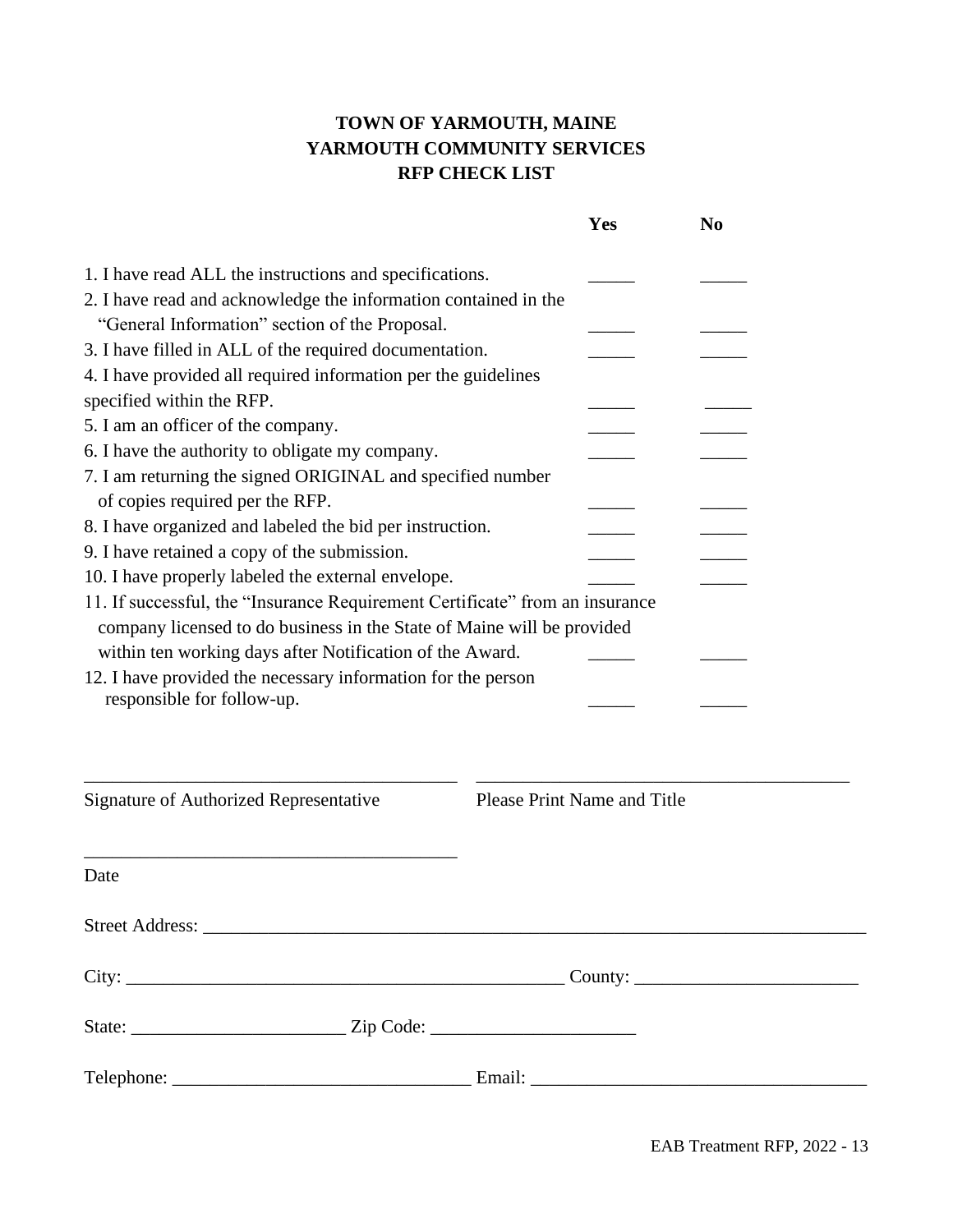# **FIRM QUESTIONNAIRE**

| City: $\_\_\_\_\_\_$ City: $\_\_\_\_\_\_$                                         |                             |       |
|-----------------------------------------------------------------------------------|-----------------------------|-------|
|                                                                                   |                             |       |
|                                                                                   |                             |       |
|                                                                                   |                             |       |
| Type of Organization:<br>_____________Individual                                  | Corporation Partnership     | Other |
| Please provide contact information for person responsible for RFP communications: |                             |       |
| <b>Signature of Authorized Representative</b>                                     | Please Print Name and Title |       |
| Date                                                                              |                             |       |
|                                                                                   |                             |       |
|                                                                                   |                             |       |
|                                                                                   |                             |       |
|                                                                                   |                             |       |
|                                                                                   |                             |       |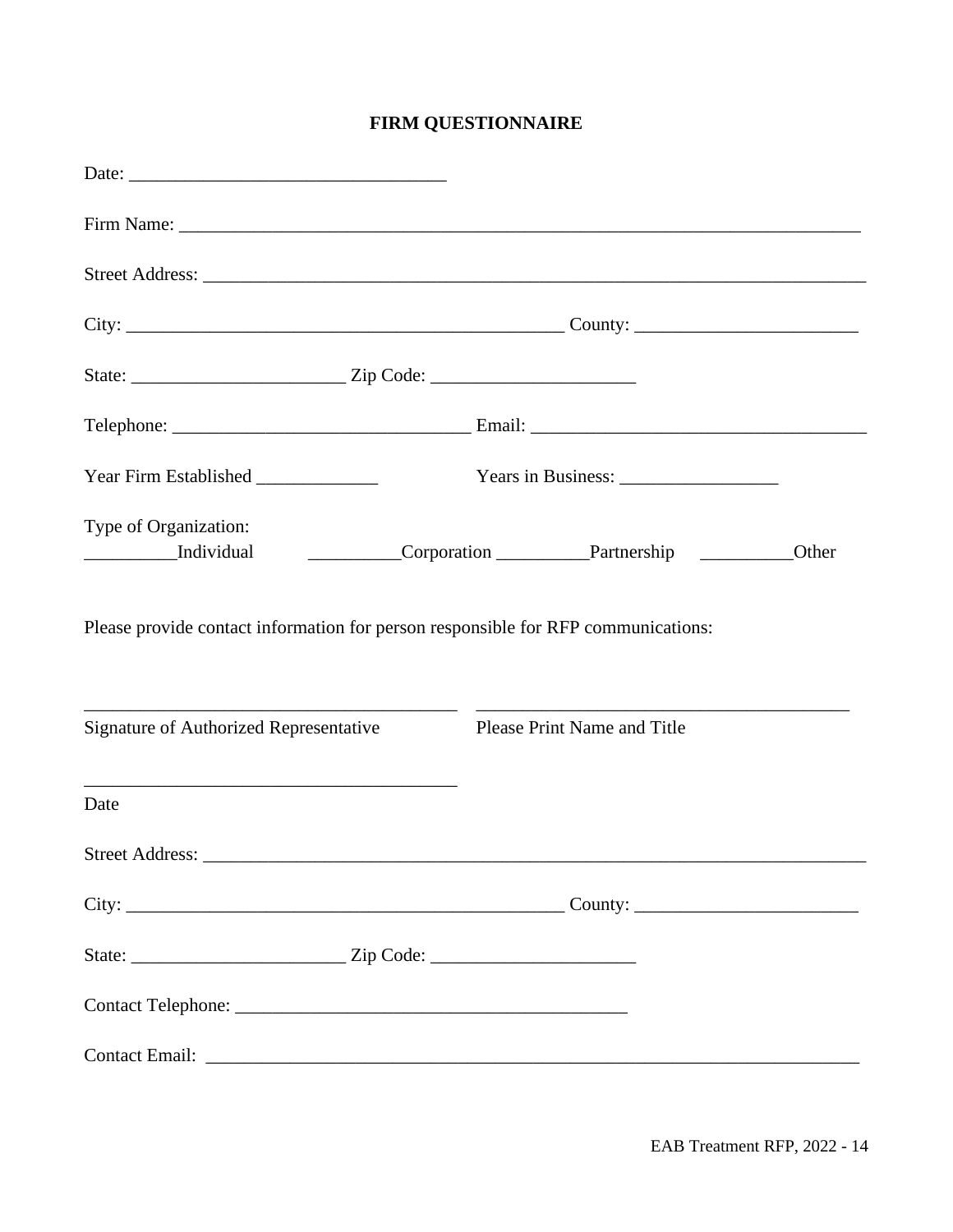# **NON-BIDDERS FEEDBACK FORM EAB Treatment RFP – 2022**

If you are not submitting a Proposal for this RFP, please indicate the reason(s) by checking off one or more items below and email this form to Karyn MacNeill at [kmacneill@yarmouth.me.us.](mailto:kmacneill@yarmouth.me.us)

\_\_\_\_\_\_\_\_ Unable to bid at this time, but would like to receive future bid requests.

Service(s) or material(s) not provided by our firm.

Service(s) or material(s) we offer do not fully meet all the requirements specified.

\_\_\_\_\_\_\_\_ We cannot meet the timetable required.

\_\_\_\_\_\_\_\_ Insufficient time allowed for preparation and submission of bid.

\_\_\_\_\_\_\_\_ Specifications not clearly understood or applicable as follows: (ex. too vague, too rigid, etc.)

\_\_\_\_\_\_\_\_\_\_\_\_\_\_\_\_\_\_\_\_\_\_\_\_\_\_\_\_\_\_\_\_\_\_\_\_\_\_\_\_\_\_\_\_\_\_\_\_\_\_\_\_\_\_\_\_\_\_\_\_\_\_\_\_\_\_\_\_\_\_\_\_\_\_\_\_\_\_\_\_\_\_\_

\_\_\_\_\_\_\_\_ Other: \_\_\_\_\_\_\_\_\_\_\_\_\_\_\_\_\_\_\_\_\_\_\_\_\_\_\_\_\_\_\_\_\_\_\_\_\_\_\_\_\_\_\_\_\_\_\_\_\_\_\_\_\_\_\_\_\_\_\_\_\_\_\_\_\_\_\_\_

| Signature of Authorized Representative          | Please Print Name and Title |
|-------------------------------------------------|-----------------------------|
| Date                                            |                             |
|                                                 |                             |
|                                                 | $\text{Country:}$           |
|                                                 |                             |
|                                                 |                             |
| Contact Email: University of the Contact Email: |                             |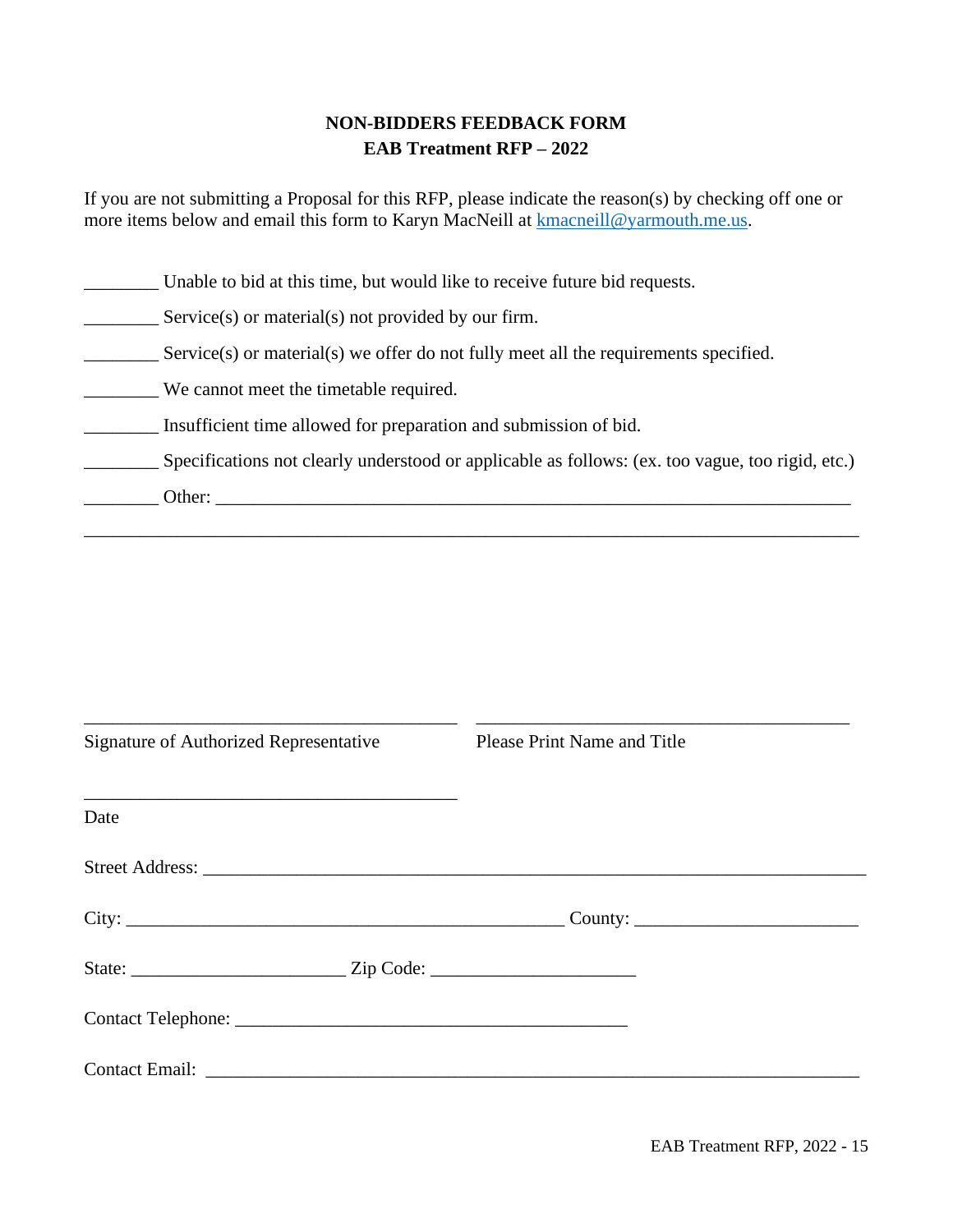# **ATTACHMENT 2**

#### **PRICING**

| YEAR                                    | <b>MAXIMUM DBH</b><br><b>PER YEAR (inches)</b> | Contractor price per<br><b>DBH</b> (inch) |
|-----------------------------------------|------------------------------------------------|-------------------------------------------|
| 2022<br>completed by<br>June 17, 2022*  | 2200                                           | \$                                        |
|                                         |                                                |                                           |
| 2023<br>completed by<br>June 16, 2023** | <b>1100</b>                                    | \$                                        |

\*Work will be completed by June 17, 2022. Please initial: \_\_\_\_\_\_\_\_\_\_\_\_

\*\*A contract for the 2023 Proposal will be determined after the 2022 treatment cycle is completed and reviewed.

Estimate how many DBH inches your firm can treat in an average day? \_\_\_\_\_\_\_\_\_\_\_\_\_

Please provide contact information for person responsible for the pricing relating to this RFP:

| Signature of Authorized Representative        | Please Print Name and Title |
|-----------------------------------------------|-----------------------------|
| Date                                          |                             |
| Street Address: No. 2016. The Street Address: |                             |
|                                               | $\text{Country:}$           |
|                                               |                             |
|                                               |                             |
|                                               |                             |